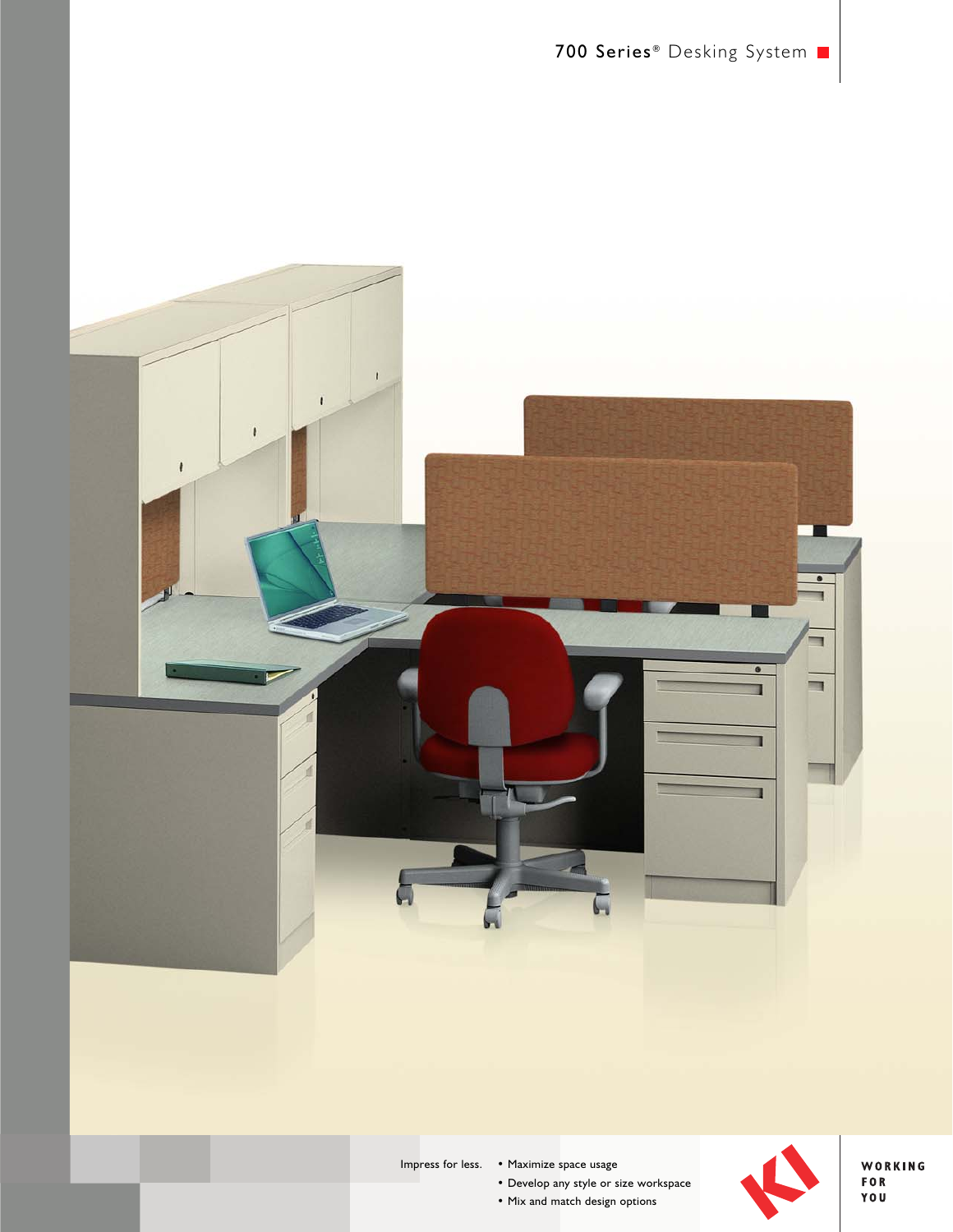













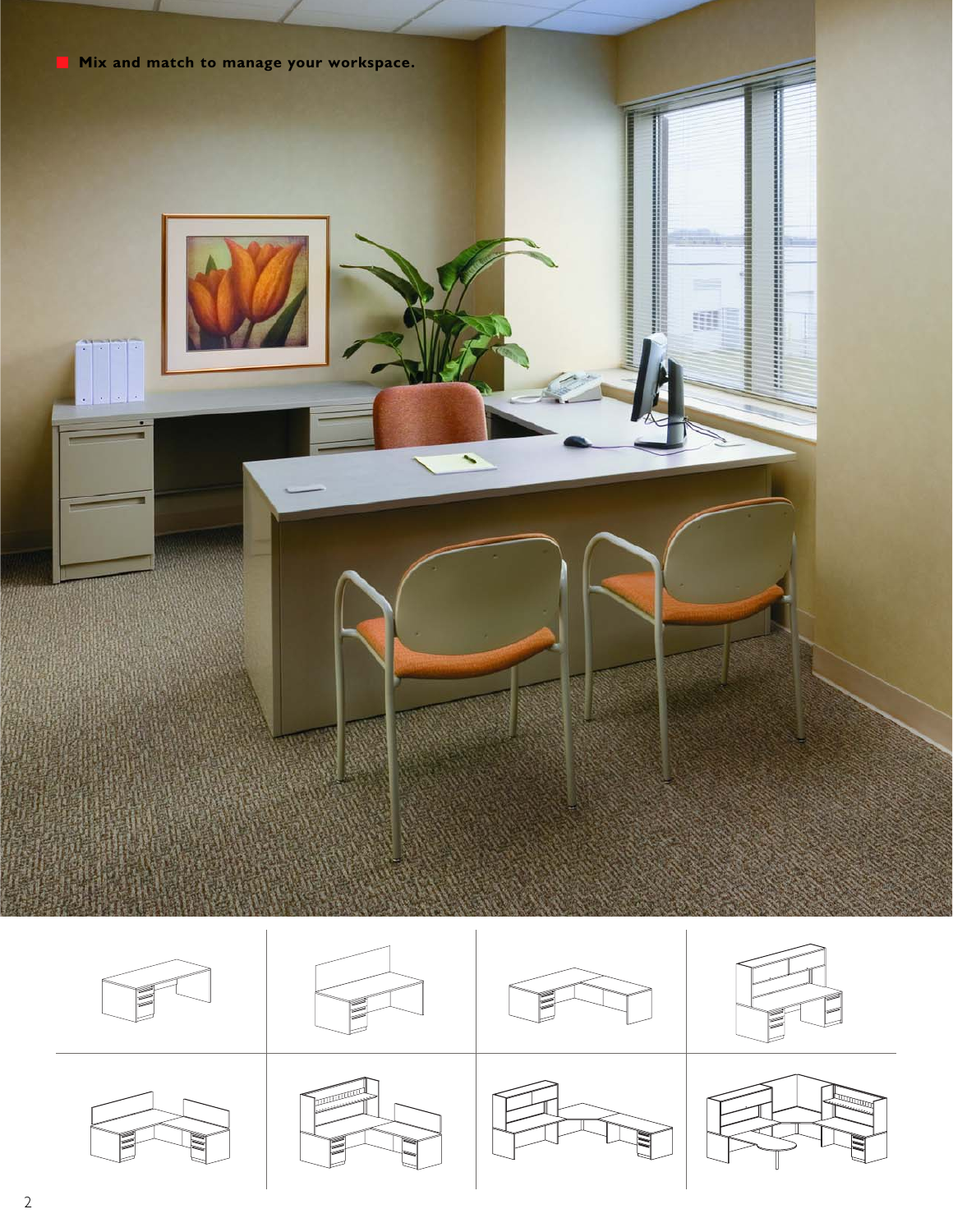**700 Series® Desking System ... multiple components with endless possibilities.**

The 700 Series desk is a flexible, freestanding, modular system of desk components that accommodates a variety of user preferences and requirements.

Components include desks, returns, bridges, credenzas and corner units. All are dimensionally compatible, providing clean lines for a fresh aesthetic.

Finish selections include a wide variety of worksurface laminates and edges, and a full palette of colors for metal components.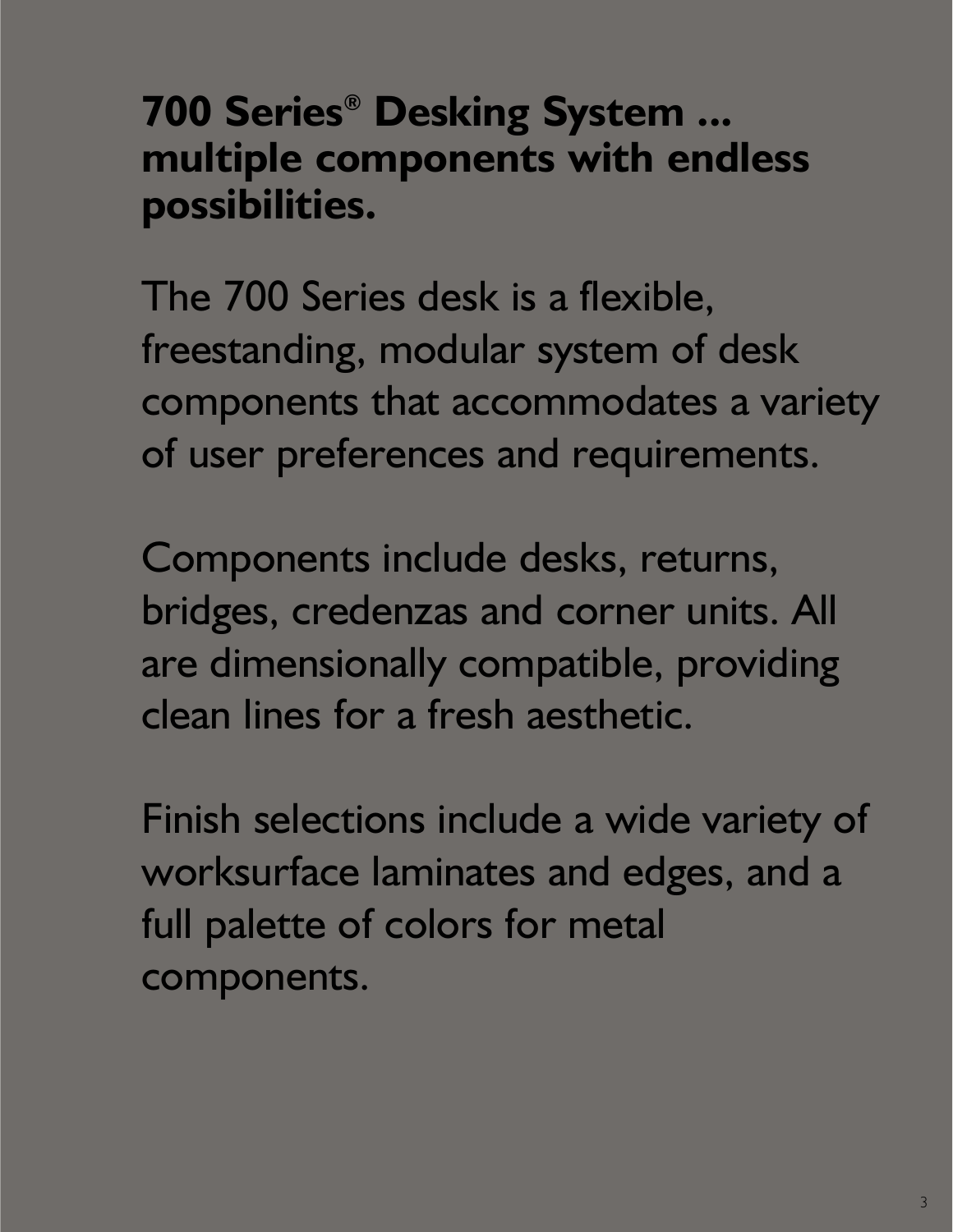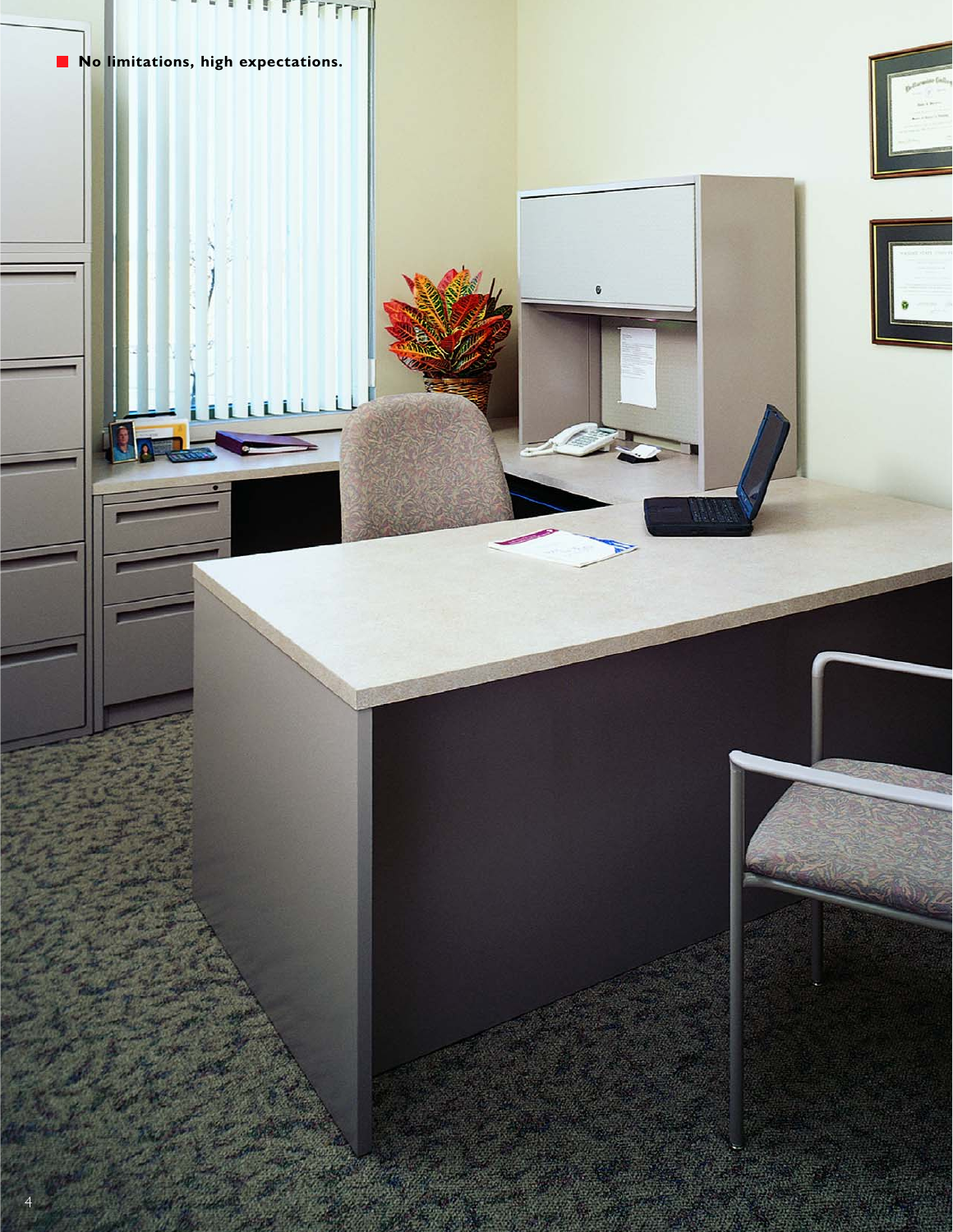

The 36" deep desk offers a 6" overhang on the visitor side to allow for knee clearance.



A partial-height modesty panel allows for wall outlet access and increased air circulation.



Open overhead units provide additional storage. Shelf dividers available.



Overhead units with self-storing doors optimize vertical storage space.



An optional countertop unit with fabriccovered privacy screen attaches to the worksurface. Available in 50", 66" and 72" widths.



Edge options include wood, 74P or self.

The 700 Series desking system supports any way of working – from a simple desk for taskintensive purposes to a cluster of desks with peninsulas for conferencing and teaming. The range of components and finishes makes it easy to specify for any work environment.

Compatibility among components is strengthened by full end panels on desks, returns and credenzas for crisp, clean lines.

Options such as modesty panels, overhead storage and privacy screens add function within the 700 Series desking system's overall aesthetic.

Modesty panels span the entire width of the desk unit. Two heights are available, including fullheight for added privacy or partialheight for easy wall outlet access and increased air circulation.

A stationary shelf above the worksurface provides open or closed overhead storage. These units are mechnically secured to the surface with concealed fasteners. For increased privacy, add durable fabric-covered screens between the overhead storage unit and worksurface. Privacy screen kits are also available for corner units.

The 700 Series desking system is compatible with all KI storage products, which are available in various widths and drawer configurations.

Add to that a wide variety of worksurface laminates and edges, and a full palette of colors for metal components, and you have the perfect solution for any work environment.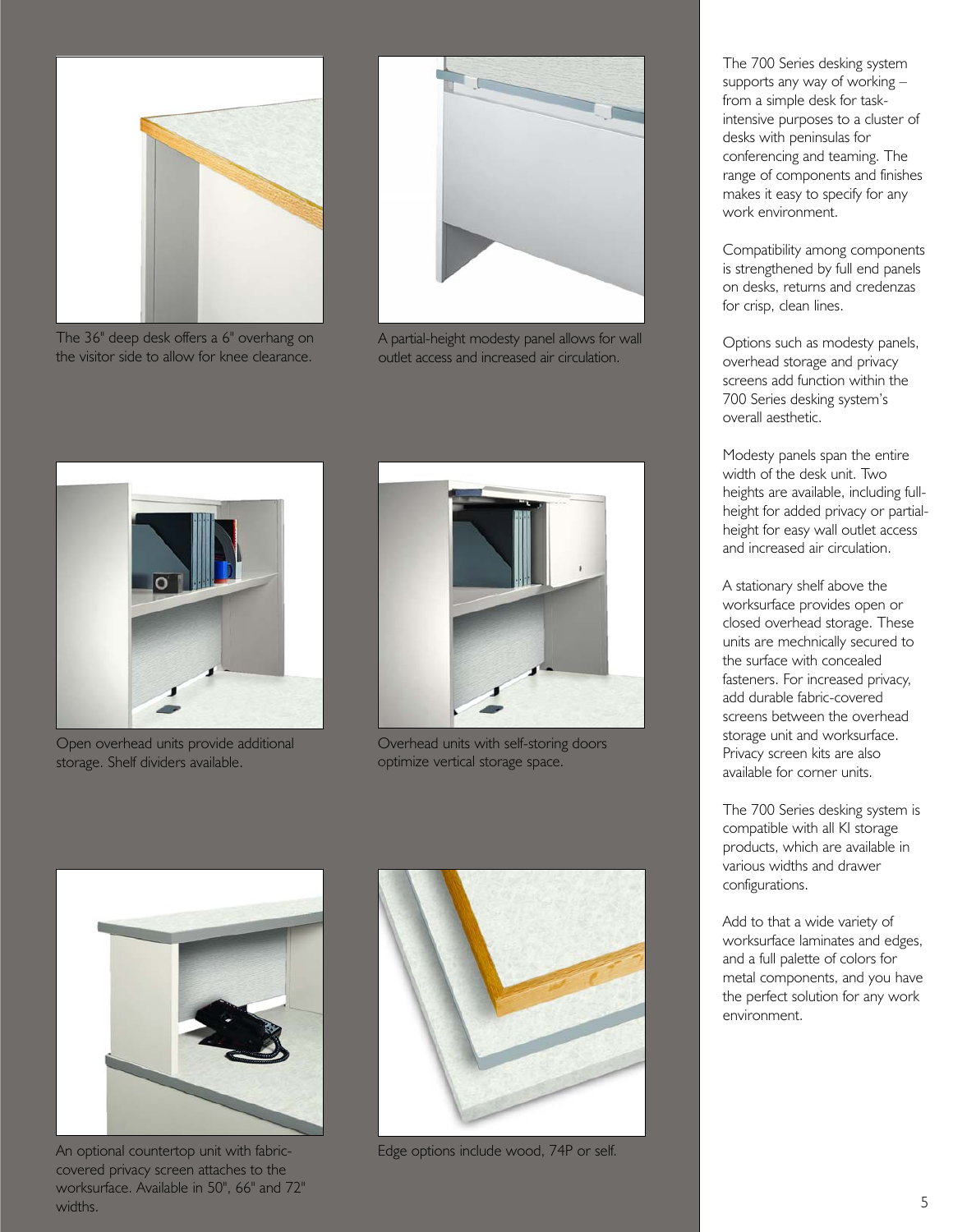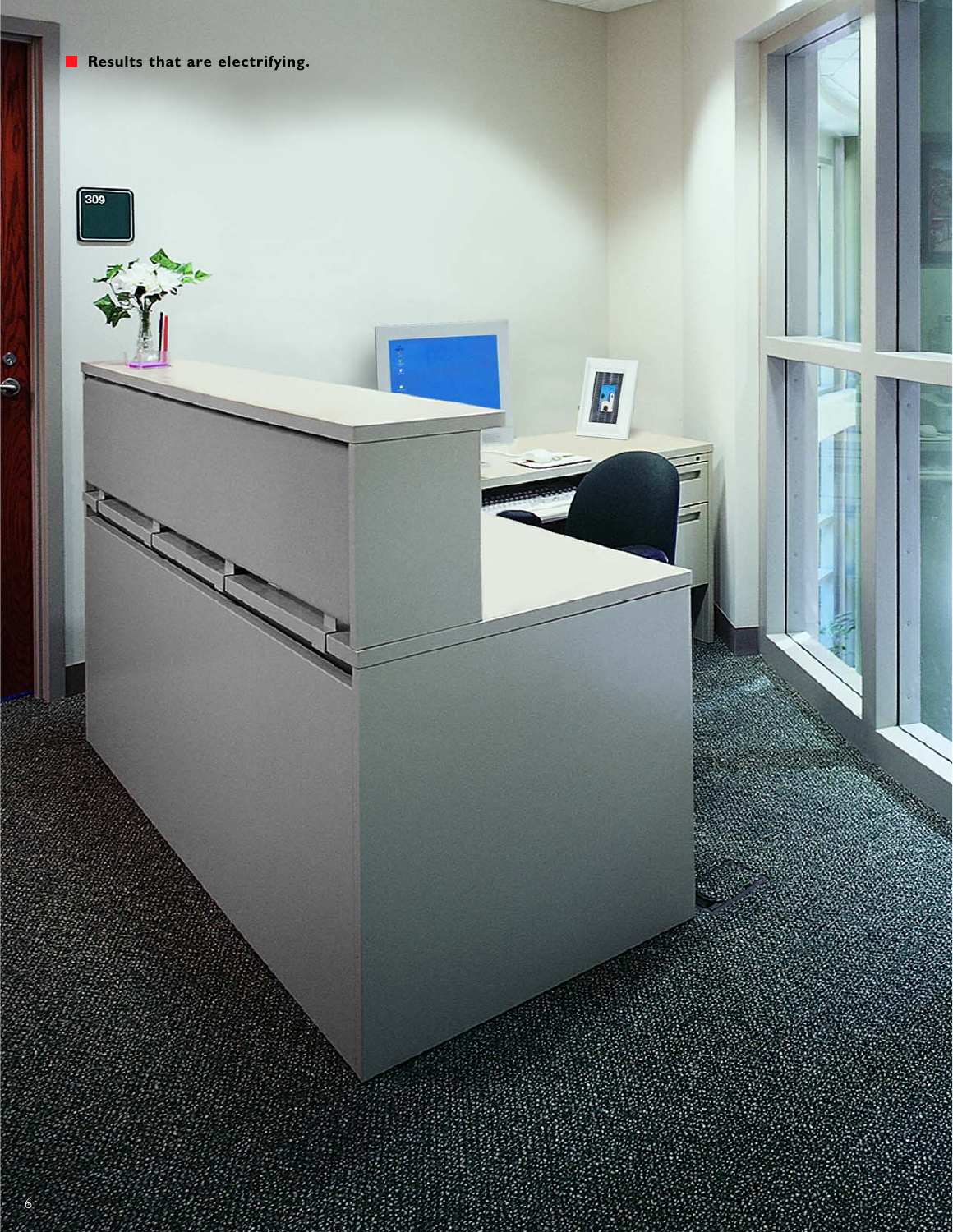

Cord management under the worksurface is achieved via a wire management raceway.



Desk-to-desk distribution of cords is accomplished through end panel grommets. A wire management channel with an easily removable cover is incorporated into overhead storage end panels.



PowerUp® modules offer easy access to power and data via a pop-up worksurface-mounted module. The module has a 110-volt power duplex receptacle and two data connector ports.<br>
2

The 700 Series desking system supports the technological requirements of the modern office.

Desks, returns, bridges and credenzas are equipped with a built-in wire management raceway for cable and cord organization. This raceway fastens to the underside of the worksurface and extends between the panels. Computer networking can be accomplished through back-to-back wire management raceways and desk-side grommets.

A raceway within each supporting end panel provides wire management from overhead storage units. Task lights can be mounted to the underside of the shelf surface for additional worksurface light.

When screens are specified, cord management is made possible by the wire opening between the screen and worksurface.

Optional components that support technology include the following:

- PowerUp® modules (shown at left) for worksurface power access
- A convenient under-desk CPU holder to increase worksurface space
- An articulating keyboard pad for ergonomic comfort